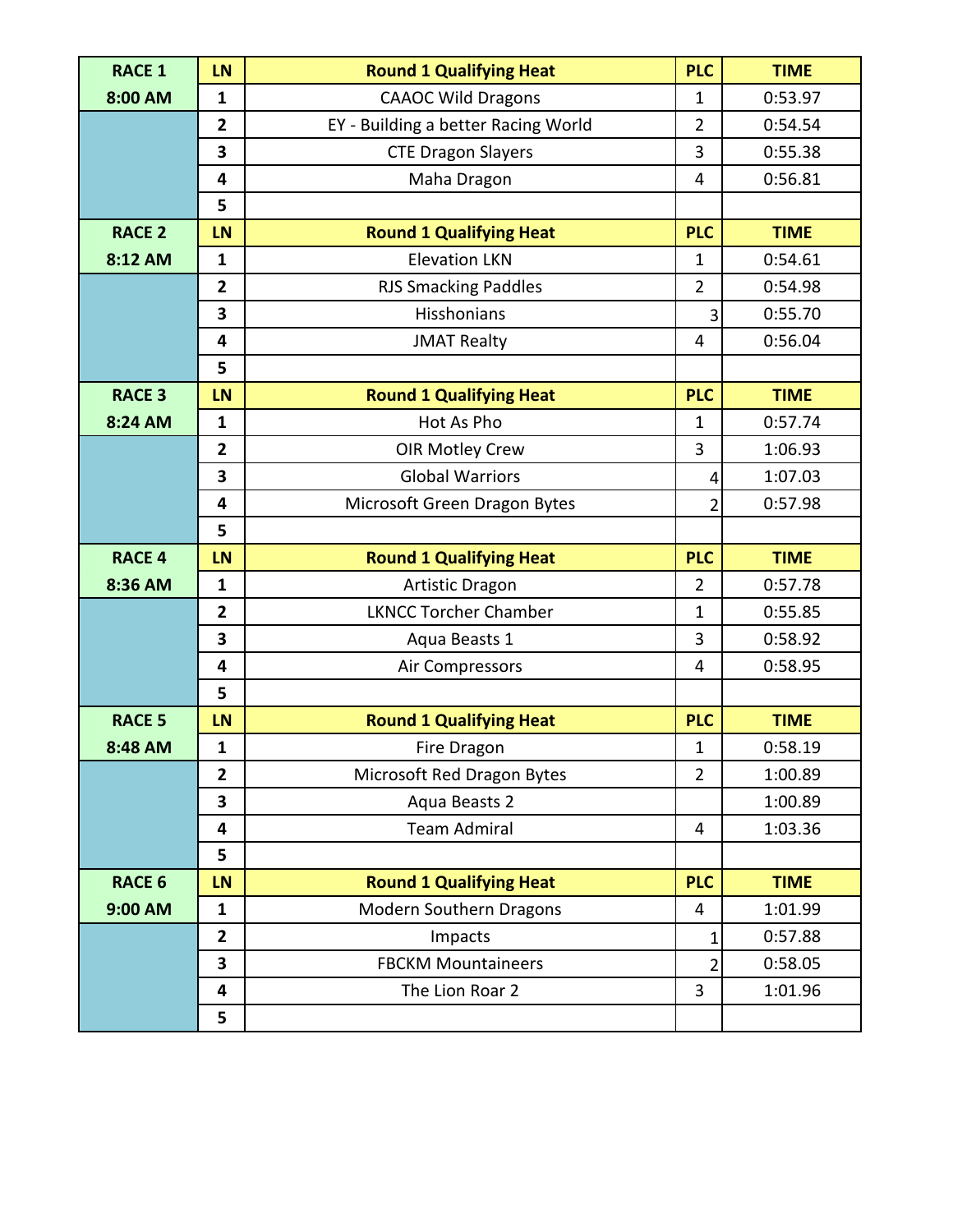| <b>RACE 7</b>  | <b>LN</b>               | <b>Round 1 Qualifying Heat</b>                             | <b>PLC</b>     | <b>TIME</b> |
|----------------|-------------------------|------------------------------------------------------------|----------------|-------------|
| 9:12 AM        | $\mathbf{1}$            | Panda-monium                                               | 1              | 0:52.17     |
|                | $\overline{2}$          | <b>Axa Water Warriors</b>                                  | 4              | 1:01.13     |
|                | 3                       | Electric Glide 2                                           | $\overline{2}$ | 0:53.14     |
|                | 4                       | Aqua Beasts 2                                              | 3              | 1:00.89     |
|                | 5                       |                                                            |                |             |
| <b>RACE 8</b>  | <b>LN</b>               | <b>Round 1 Qualifying Heat</b>                             | <b>PLC</b>     | <b>TIME</b> |
| 9:24 AM        | $\mathbf{1}$            | BoA Red Dragon 2                                           | $\mathbf{1}$   | 0:53.24     |
|                | $\overline{\mathbf{2}}$ | <b>Blue Flame Dragons</b>                                  | 3              | 0:56.88     |
|                | 3                       | <b>Axa Power Paddlers</b>                                  | $\overline{4}$ | 1:11.31     |
|                | 4                       | <b>Electric Glide</b>                                      | $\overline{2}$ | 0:56.61     |
|                | 5                       |                                                            |                |             |
| <b>RACE 9</b>  | LN                      | <b>Round 1 Qualifying Heat</b>                             | <b>PLC</b>     | <b>TIME</b> |
| 9:36 AM        | $\mathbf{1}$            | The Lion Roar                                              | 3              | 1:00.52     |
|                | $\overline{2}$          | <b>BoA Red Dragon</b>                                      |                | 0:55.68     |
|                | 3                       | <b>McGuire Fission</b>                                     | $\mathbf{1}$   | 0:56.02     |
|                | 4                       | One World Dragon Boat                                      | $\overline{2}$ | 0:56.28     |
|                | 5                       |                                                            |                |             |
| <b>RACE 10</b> | <b>LN</b>               | <b>Round 1 Qualifying Heat</b>                             | <b>PLC</b>     | <b>TIME</b> |
| 9:48 AM        | $\mathbf{1}$            | <b>Pinoy Striders</b>                                      | $\overline{4}$ | 0:56.55     |
|                | $\overline{\mathbf{2}}$ | Raleigh Relentless                                         | $\overline{2}$ | 0:50.00     |
|                | 3                       | Firebreathers                                              | 1              | 0:43.56     |
|                | 4                       | <b>BoA Red Dragon</b>                                      | 3              | 0:55.68     |
|                | 5                       |                                                            |                |             |
| <b>RACE 11</b> | <b>LN</b>               | <b>Round 1 Qualifying Heat</b>                             | <b>PLC</b>     | <b>TIME</b> |
| 10:00 AM       | 1                       | <b>DBC Mixers</b>                                          | 3              | 0:52.81     |
|                | $\overline{2}$          | <b>Organized Chaos</b>                                     | $\mathbf 1$    | 0:46.76     |
|                | 3                       | <b>Baltimore Dragon Boat Club</b>                          | $\overline{2}$ | 0:48.50     |
|                | 4                       |                                                            |                |             |
|                | 5                       |                                                            |                |             |
| <b>RACE 12</b> | <b>LN</b>               | Round 1 Qualifying Heat - Youth Heat - Womens Heat         | <b>PLC</b>     | <b>TIME</b> |
| 10:12 AM       | $\mathbf{1}$            | <b>Concord Spiders</b>                                     | 5              | 1:05.93     |
|                | $\mathbf{2}$            | Comets                                                     | $\overline{2}$ | 0:55.38     |
|                | 3                       | <b>Inspiration Nation</b>                                  | 4              | 0:58.72     |
|                | 4                       | Holy City Silver Dragons (W)                               | 3              | 0:56.85     |
|                | 5                       | Surge Women                                                | $\mathbf 1$    | 0:52.98     |
| <b>RACE 13</b> | <b>LN</b>               | <b>Round 1 Qualifying Heat - Cancer Survivor Challenge</b> | <b>PLC</b>     | <b>TIME</b> |
| 10:24 AM       | $\mathbf{1}$            | <b>Healing Dragons of Charlotte</b>                        | $\mathbf{1}$   | 0:56.54     |
|                | $\overline{2}$          | <b>Healing Dragons of Lake James</b>                       | 3              | 0:58.45     |
|                | 3                       | <b>IB Dragon Boating</b>                                   | $\overline{2}$ | 0:58.82     |
|                | 4                       | Pawleys Island Dragon Boat at the Beach                    | $\overline{4}$ | 1:01.59     |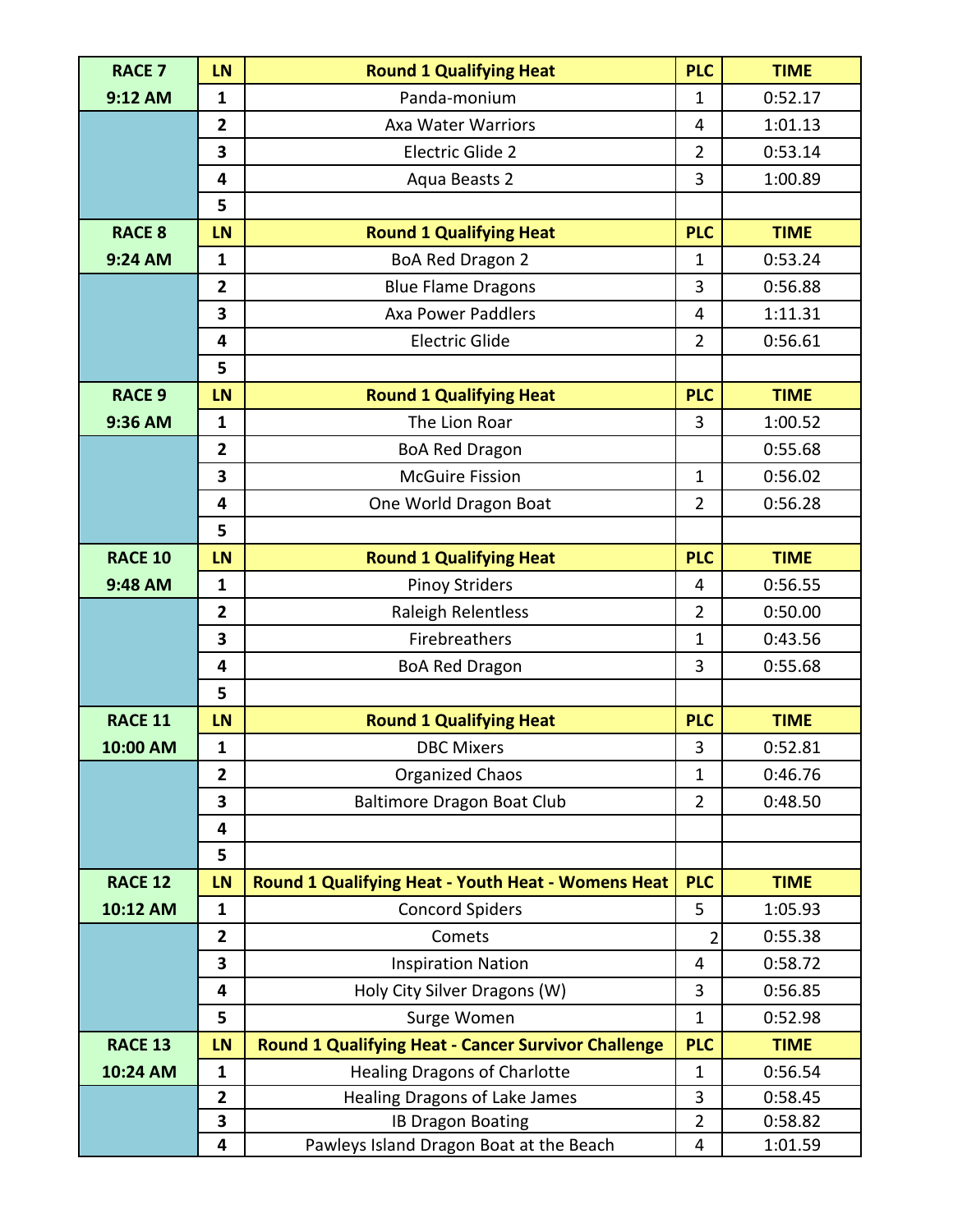| <b>RACE 14</b> | <b>LN</b>               | <b>Round 2 Qualifying Heat</b>      | <b>PLC</b>     | <b>TIME</b> |
|----------------|-------------------------|-------------------------------------|----------------|-------------|
| 10:36 AM       | $\mathbf{1}$            | <b>JMAT Realty</b>                  | 3              | 0:54.91     |
|                | $\overline{2}$          | <b>LKNCC Torcher Chamber</b>        | $\overline{2}$ | 0:54.25     |
|                | 3                       | Hot As Pho                          | $\mathbf{1}$   | 0:53.94     |
|                | $\overline{\mathbf{4}}$ | <b>CAAOC Wild Dragons</b>           | 4              | 0:55.78     |
|                | 5                       |                                     |                |             |
| <b>RACE 15</b> | <b>LN</b>               | <b>Round 2 Qualifying Heat</b>      | <b>PLC</b>     | <b>TIME</b> |
| 10:48 AM       | $\mathbf{1}$            | Microsoft Red Dragon Bytes          | 2              | 0:57.54     |
|                | $\overline{2}$          | <b>Global Warriors</b>              | 3              | 0:57.71     |
|                | 3                       | EY - Building a better Racing World | 4              | 0:59.95     |
|                | $\overline{\mathbf{4}}$ | <b>Elevation LKN</b>                | $\mathbf{1}$   | 0:48.86     |
|                | 5                       |                                     |                |             |
| <b>RACE 16</b> | <b>LN</b>               | <b>Round 2 Qualifying Heat</b>      | <b>PLC</b>     | <b>TIME</b> |
| 11:00 AM       | $\mathbf{1}$            | <b>FBCKM Mountaineers</b>           | $\mathbf{1}$   | 0:55.42     |
|                | $\overline{2}$          | <b>CTE Dragon Slayers</b>           | 3              | 0:57.95     |
|                | $\overline{\mathbf{3}}$ | <b>RJS Smacking Paddles</b>         | $\overline{2}$ | 0:56.65     |
|                | $\overline{\mathbf{4}}$ | <b>OIR Motley Crew</b>              | 4              | 1:05.77     |
|                | 5                       |                                     |                |             |
| <b>RACE 17</b> | <b>LN</b>               | <b>Round 2 Qualifying Heat</b>      | <b>PLC</b>     | <b>TIME</b> |
| 11:12 AM       | $\mathbf{1}$            | Maha Dragon                         | 4              | 0:58.23     |
|                |                         |                                     |                |             |
|                | $\overline{\mathbf{2}}$ | Hisshonians                         | $\overline{2}$ | 0:55.39     |
|                | 3                       | Microsoft Green Dragon Bytes        | $\mathbf{1}$   | 0:51.48     |
|                | $\overline{\mathbf{4}}$ | <b>Artistic Dragon</b>              | 3              | 0:55.82     |
|                | 5                       |                                     |                |             |
| <b>RACE 18</b> | <b>LN</b>               | <b>Round 2 Qualifying Heat</b>      | <b>PLC</b>     | <b>TIME</b> |
| 11:36 AM       | $\mathbf{1}$            | The Lion Roar 2                     | 3              | 1:00.06     |
|                | $\overline{2}$          | <b>Axa Power Paddlers</b>           | $\overline{4}$ | 1:02.42     |
|                | 3                       | <b>BoA Red Dragon</b>               | $\overline{2}$ | 0:57.25     |
|                | 4                       | Fire Dragon                         | $\mathbf{1}$   | 0:53.85     |
|                | 5                       |                                     |                |             |
| RACE 19        | <b>LN</b>               | <b>Round 2 Qualifying Heat</b>      | <b>PLC</b>     | <b>TIME</b> |
| 11:48 AM       | $\mathbf{1}$            | Electric Glide 2                    | $\mathbf{1}$   | 0:51.63     |
|                | $\mathbf{2}$            | Aqua Beasts 1                       | 3              | 0:55.54     |
|                | 3                       | Modern Southern Dragons             | $\overline{2}$ | 0:53.77     |
|                | 4                       |                                     |                |             |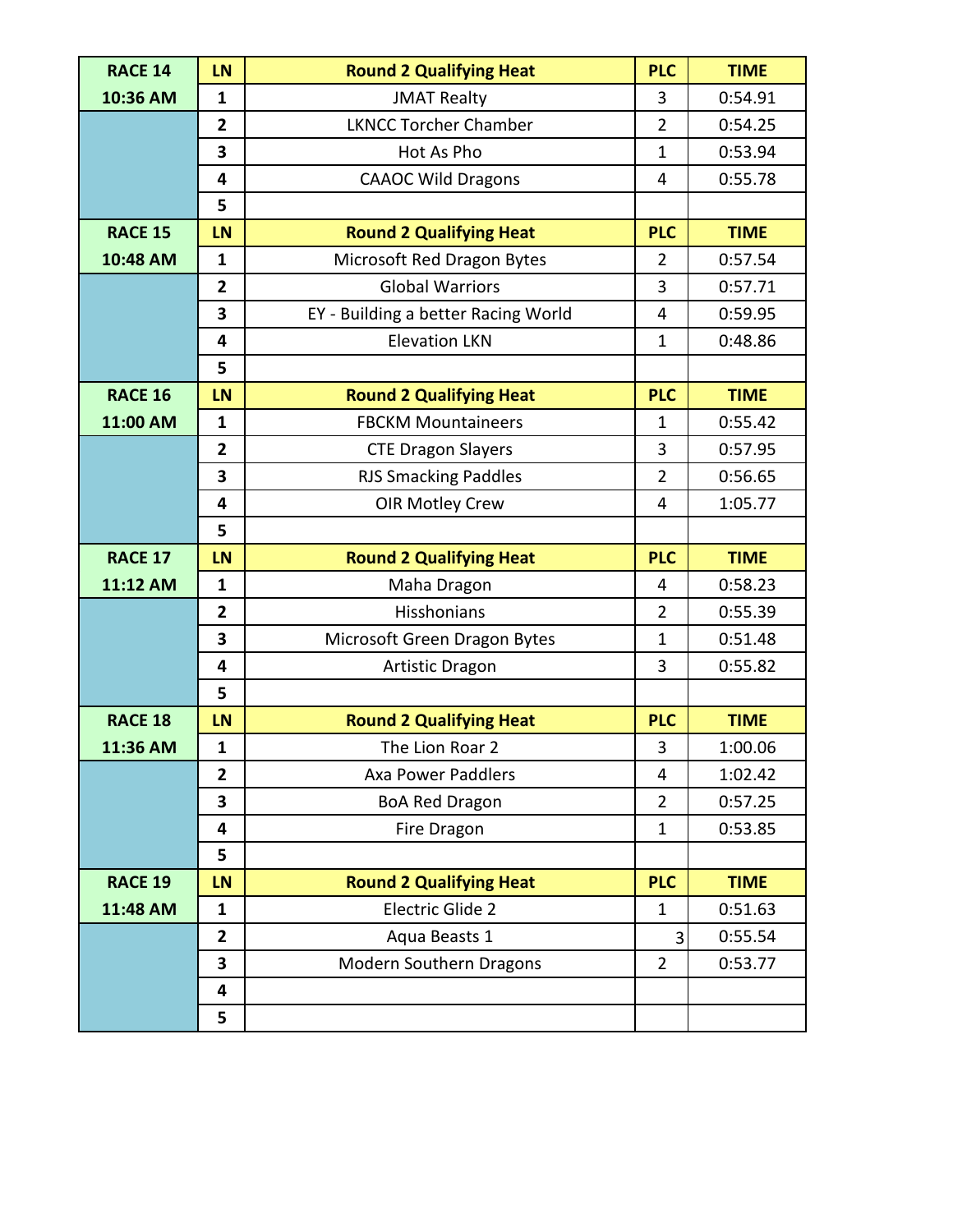| <b>RACE 20</b> | <b>LN</b>      | <b>Round 2 Qualifying Heat</b>          | <b>PLC</b>     | <b>TIME</b> |
|----------------|----------------|-----------------------------------------|----------------|-------------|
| 12:00 PM       | $\mathbf{1}$   | <b>Electric Glide</b>                   | $\overline{2}$ | 0:52.94     |
|                | $\overline{2}$ | Aqua Beasts 2                           | 4              | 1:00.96     |
|                | 3              | Impacts                                 | 3              | 0:53.01     |
|                | 4              | Panda-monium                            | $\mathbf{1}$   | 0:51.87     |
|                | 5              |                                         |                |             |
| <b>RACE 21</b> | <b>LN</b>      | <b>Round 2 Qualifying Heat</b>          | <b>PLC</b>     | <b>TIME</b> |
| 12:12 PM       | $\mathbf{1}$   | <b>Team Admiral</b>                     | $\overline{4}$ | 1:02.09     |
|                | $\overline{2}$ | Air Compressors                         | $\overline{2}$ | 0:58.58     |
|                | 3              | <b>Axa Water Warriors</b>               | 3              | 0:59.18     |
|                | 4              | BoA Red Dragon 2                        | $\mathbf{1}$   | 0:52.64     |
|                | 5              |                                         |                |             |
| <b>RACE 22</b> | LN             | <b>Round 2 Qualifying Heat</b>          | <b>PLC</b>     | <b>TIME</b> |
| 12:24 PM       | $\mathbf{1}$   | Pawleys Island Dragon Boat at the Beach | 4              | 1:04.56     |
|                | $\overline{2}$ | Comets                                  | $\overline{2}$ | 0:55.14     |
|                | 3              | Organized Chaos                         | $\mathbf{1}$   | 0:47.93     |
|                | 4              | The Lion Roar                           | 3              | 0:59.48     |
|                | 5              |                                         |                |             |
| <b>RACE 23</b> | <b>LN</b>      | <b>Round 2 Qualifying Heat</b>          | <b>PLC</b>     | <b>TIME</b> |
| 12:36 PM       | $\mathbf{1}$   | <b>Inspiration Nation</b>               | 4              | 0:57.71     |
|                | $\overline{2}$ | <b>Baltimore Dragon Boat Club</b>       | $\mathbf{1}$   | 0:49.14     |
|                | 3              | <b>Blue Flame Dragons</b>               | 3              | 0:55.48     |
|                | 4              | <b>Pinoy Striders</b>                   | $\overline{2}$ | 0:53.44     |
|                | 5              |                                         |                |             |
| <b>RACE 24</b> | <b>LN</b>      | <b>Round 2 Qualifying Heat</b>          | <b>PLC</b>     | <b>TIME</b> |
| 12:48 PM       | $\mathbf{1}$   | Holy City Silver Dragons (W)            | 4              | 0:58.61     |
|                | $\overline{2}$ | <b>McGuire Fission</b>                  | $\overline{2}$ | 0:55.84     |
|                | 3              | Raleigh Relentless                      | $\mathbf{1}$   | 0:48.89     |
|                | 4              | <b>IB Dragon Boating</b>                | 3              | 0:57.14     |
|                | 5              |                                         |                |             |
| <b>RACE 25</b> | <b>LN</b>      | <b>Round 2 Qualifying Heat</b>          | <b>PLC</b>     | <b>TIME</b> |
| 1:00 PM        | $\mathbf{1}$   | One World Dragon Boat                   | 3              | 0:57.28     |
|                | $\mathbf{2}$   | Firebreathers                           | $\mathbf{1}$   | 0:45.36     |
|                | 3              | <b>Healing Dragons of Charlotte</b>     | 4              | 0:58.39     |
|                | 4              | <b>DBC Mixers</b>                       | $\overline{2}$ | 0:51.17     |
|                | 5              |                                         |                |             |
| <b>RACE 26</b> | <b>LN</b>      | <b>Round 2 Qualifying Heat</b>          | <b>PLC</b>     | <b>TIME</b> |
| 1:12 PM        | $\mathbf{1}$   | Surge Women                             | 1              | 0:55.74     |
|                | $\overline{2}$ | Healing Dragons of Lake James           | $\overline{2}$ | 0:58.45     |
|                | 3              | <b>Concord Spiders</b>                  | 3              | 1:03.15     |
|                | 4              |                                         |                |             |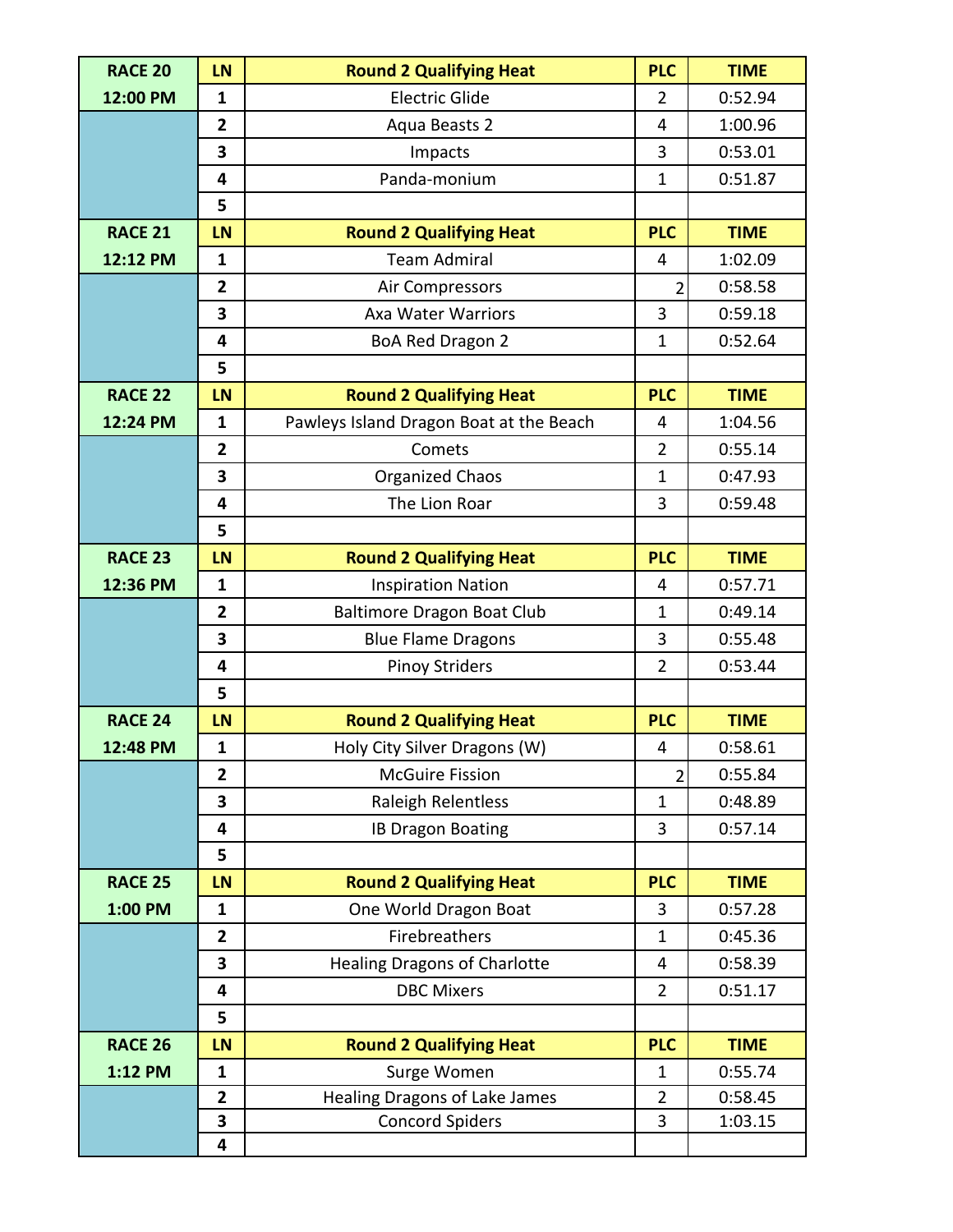| <b>RACE 27</b> | <b>LN</b>               | <b>SD</b> | <b>E DIVISION CHAMPIONSHIP FINAL</b> | <b>PLC</b>     | <b>TIME</b> |
|----------------|-------------------------|-----------|--------------------------------------|----------------|-------------|
| 2:00 PM        | $\mathbf{1}$            | 36        | <b>Team Admiral</b>                  | 1              | 0:54.77     |
|                | $\mathbf{2}$            | 34        | The Lion Roar 2                      | 5              | 1:01.51     |
|                | 3                       | 33        | Aqua Beasts 2                        | $\overline{3}$ | 1:01.38     |
|                | 4                       | 35        | <b>Global Warriors</b>               | $\overline{4}$ | 1:01.44     |
|                | 5                       | 37        | <b>OIR Motley Crew</b>               | 6              | 1:02.11     |
|                | 6                       | 38        | <b>Axa Power Paddlers</b>            | $\overline{2}$ | 0:56.70     |
| <b>RACE 29</b> | <b>LN</b>               | <b>SD</b> | <b>D DIVISION CHAMPIONSHIP FINAL</b> | <b>PLC</b>     | <b>TIME</b> |
| 2:24 PM        | $\mathbf{1}$            | 28        | Air Compressors                      | $\overline{2}$ | 0:56.34     |
|                | $\overline{2}$          | 26        | Modern Southern Dragons              | $\mathbf{1}$   | 0:55.27     |
|                | $\overline{\mathbf{3}}$ | 25        | Maha Dragon                          | 3              | 0:57.40     |
|                | 4                       | 27        | <b>IB Dragon Boating</b>             | 5              | 0:58.04     |
|                | 5                       | 29        | Microsoft Red Dragon Bytes           | $\overline{4}$ | 0:57.74     |
| <b>RACE 30</b> | <b>LN</b>               | <b>SD</b> | <b>D DIVISION CONSOLATION FINAL</b>  | <b>PLC</b>     | <b>TIME</b> |
| 2:36 PM        | $\mathbf{1}$            | 31        | The Lion Roar                        | $\mathbf{1}$   | 0:58.05     |
|                | $\overline{2}$          | 30        | Healing Dragons of Lake James        | 3              | 0:59.98     |
|                | 3                       | 32        | <b>Axa Water Warriors</b>            | $\overline{2}$ | 0:59.05     |
| <b>RACE 31</b> | <b>LN</b>               | <b>SD</b> | <b>C DIVISION CHAMPIONSHIP FINAL</b> | <b>PLC</b>     | <b>TIME</b> |
| 2:48 PM        | $\mathbf{1}$            | 20        | <b>FBCKM Mountaineers</b>            | $\mathbf{1}$   | 0:55.42     |
|                | $\overline{2}$          | 18        | <b>BoA Red Dragon</b>                | 3              | 0:58.30     |
|                | $\overline{\mathbf{3}}$ | 17        | <b>Blue Flame Dragons</b>            | $\overline{2}$ | 0:57.83     |
|                | 4                       | 19        | <b>CTE Dragon Slayers</b>            | 5              | 1:02.80     |
|                | 5                       | 21        | <b>Artistic Dragon</b>               | 4              | 0:58.36     |
| <b>RACE 32</b> | <b>LN</b>               | <b>SD</b> | <b>C DIVISION CONSOLATION FINAL</b>  | <b>PLC</b>     | <b>TIME</b> |
| 3:00 PM        | $\mathbf{1}$            | 23        | EY - Building a better Racing World  | $\overline{2}$ | 1:00.39     |
|                | 2                       | 22        | Aqua Beasts 1                        | $\mathbf{1}$   | 0:55.68     |
|                | 3                       | 24        | <b>Healing Dragons of Charlotte</b>  | 3              | 1:01.12     |
| <b>RACE 33</b> | <b>LN</b>               | <b>SD</b> | WOMEN / YOUTH CHAMPIONSHIP FINAL     | <b>PLC</b>     | <b>TIME</b> |
| 3:12 PM        | $\mathbf{1}$            | 2W        | Holy City Silver Dragons (W)         | $\overline{2}$ | 0:58.51     |
|                | $\overline{2}$          | 1W        | Surge Women                          | $\mathbf{1}$   | 0:58.01     |
|                | 3                       | <b>2Y</b> | <b>Inspiration Nation</b>            | $\overline{2}$ | 0:58.54     |
|                | 4                       | <b>1Y</b> | Comets                               | $\mathbf{1}$   | 0:52.30     |
|                | 5                       | 3Y        | <b>Concord Spiders</b>               | 3              | 1:01.08     |
| <b>RACE 34</b> | <b>LN</b>               | <b>SD</b> | <b>B DIVISION CONSOLATION FINAL</b>  | <b>PLC</b>     | <b>TIME</b> |
| 3:24 PM        | 1                       | 15        | <b>McGuire Fission</b>               | $\overline{2}$ | 0:57.31     |
|                | $\overline{\mathbf{2}}$ | 14        | Hot As Pho                           | 3              | 0:59.02     |
|                | 3                       | 16        | Fire Dragon                          | $\mathbf{1}$   | 0:56.78     |